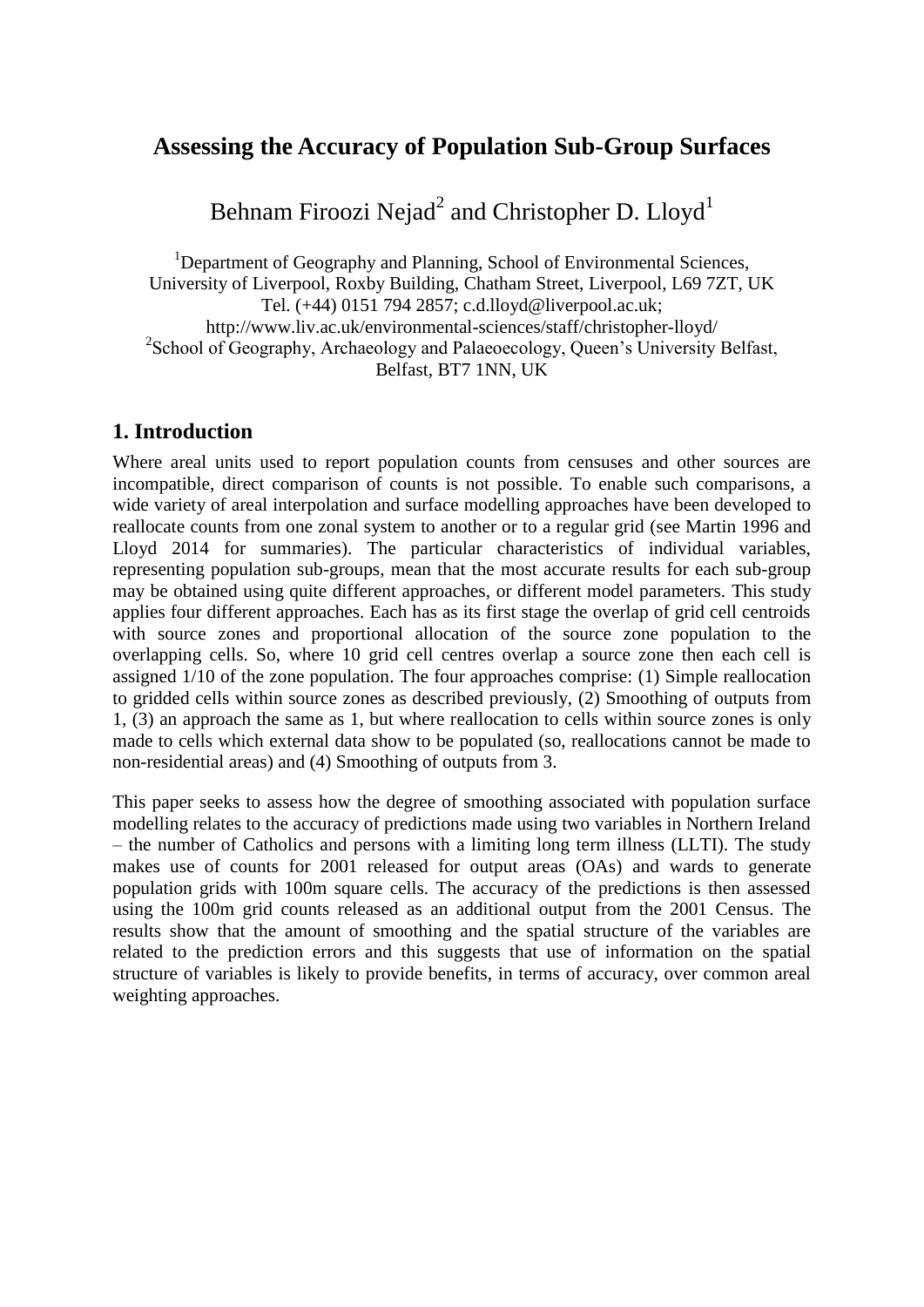## **2. Data and methods**

#### **2.1 Data**

The analysis is based on two sets of counts from the 2001 Census of Northern Ireland. The source data from which counts are reallocated are from Tables KS007b (Community Background: Religion or Religion Brought Up in) and KS008 (Health and Provision of Unpaid Care) for wards  $(n = 582)$  and output areas (OAs,  $n = 5022$ ). The accuracy of the estimates is assessed using counts of the same variables taken from the Northern Ireland Census grid square dataset<sup>1</sup>. These are counts on a 100m cell grid with values only for populated cells, released as an additional output from the Northern Ireland Census. Counts for grid squares have been released as outputs from all Northern Ireland Censuses since 1971 (see Shuttleworth and Lloyd, 2009, for more on the grid square resource). Note that only total persons and households were reported for cells with less than 25 persons or 8 households. Therefore, only cells exceeding those thresholds are included in this analysis. The lack of small counts means that comparison of estimates and grid cell counts is not 'like with like'; but the grid-based counts do provide a representation of sub-group population structure and thus this comparison is considered appropriate. The total counts for 100m cells are also used as a mask whereby estimates are only made (that is, OA or ward counts are only reallocated) if a corresponding cell is populated. Obviously, many users will not have access to such data but they are used here as a proxy for land use data which indicate areas which are likely to be populated or not populated.

#### **2.2 Methods**

 $\overline{a}$ 

The basic surface modelling approach used in the present analysis is based on several steps. Firstly, a grid of points (cell centres) with a 100m spacing is overlaid on the source zones (OAs or wards). Secondly, the two are spatially joined so that each 100m grid point is assigned the population of the source zone it falls within. Thirdly, the number of 100m points within each zone is computed and the population assigned to each 100m point is divided by the number of 100m points within each zone. At the end of this process, the total counts assigned to the 100m points sum to the total population in the source zones.

As summarised in the introduction, the reallocation of counts from OAs or wards to 100m cells is based on this basic approach (number 1 below) and three adaptations of the approach:

- 1. Simple reallocation to gridded cells within source zones
- 2. Smoothing of outputs from 1
- 3. Reallocation constrained to populated cells within source zones
- 4. Smoothing of outputs from 3

After smoothing, the cell values are readjusted to ensure that the populations of the cells sum to the population value of the zone in which they fall. The rationale behind a smoothing approach is that neighbouring areas may be expected to be similar and thus adapting estimates at the common edges of neighbouring zones to make them more similar to one

<sup>&</sup>lt;sup>1</sup> These data simply comprise counts of persons, as derived from the Census, allocated to square cells. See http://borders.edina.ac.uk/html/easy\_download/NIGRID.html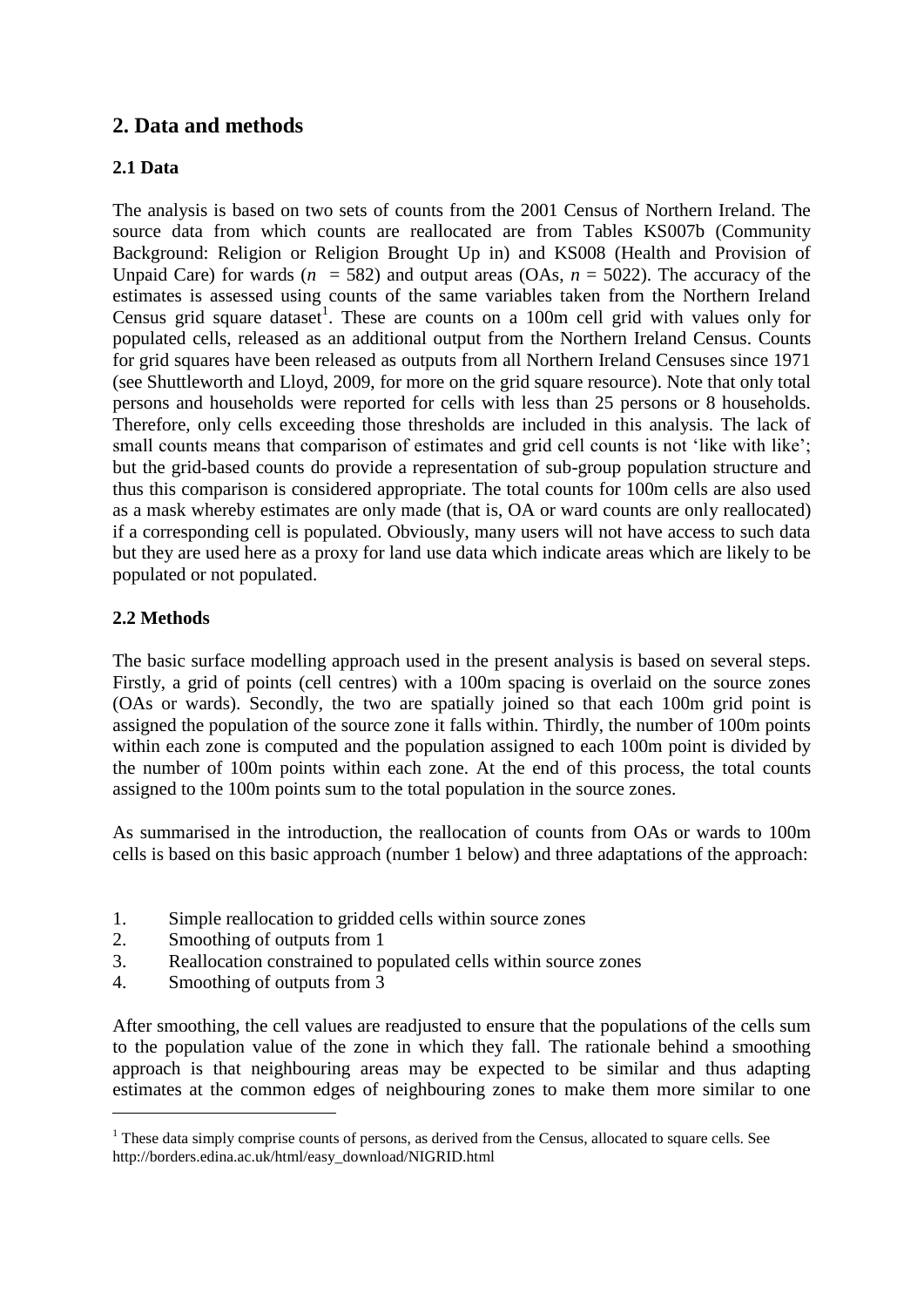another may be expected to increase the accuracy of estimates. The population counts are strongly spatially structured – large counts are often found next to other large counts while small counts are often found next to other small counts. Thus, a smoothing approach is intuitively sensible.

Results for each of the four approaches are examined and the accuracy of the estimates is assessed by computing the root mean squared error (RMSE) given the difference between the estimates and the population sub-group values as represented in the grid square count data described above. The smoothing approach used here is similar, although not identical, to the pycnophylactic interpolation approach of Tobler (1979). Specifically, once the counts have been distributed to cells within zones (with or without constraining to populated cells) they are smoothed using a square filter window. The application of window sizes from 3 by 3 to 15 by 15 cells is assessed. With the present approach, the smoothing is conducted in one step, whereas Tobler's approach is iterative with successive smoothing until a convergence criterion is met.

## **3. Analysis**

Figure 1 shows estimates of the number of Catholics with smoothing using a 3 by 3 cell filter. Figure 2 shows, for the Belfast region, the estimates from Figure 1 minus the 'True' values. Detailed examination of the errors shows that the largest errors occur where there are large concentrations of people (specifically Catholics in this example) – a tower block would be an example. Thus, in the estimated grid of values, there would be likely to be too few people in the tower block location cell, but too many in surrounding cells over which the tower block residents have been 'spread'. While there do tend to be large over-estimates in locations with small populations and large under-estimates in places with large populations, population sizes and estimation errors are not strongly linearly related as mid-range errors may be associated with moderately small or moderately large populations. In other words, errors in estimates for places with moderately large populations are not biased. The RMSE values for Catholics are larger than those for LLTI as the counts of Catholics are larger than the counts of persons with a LLTI.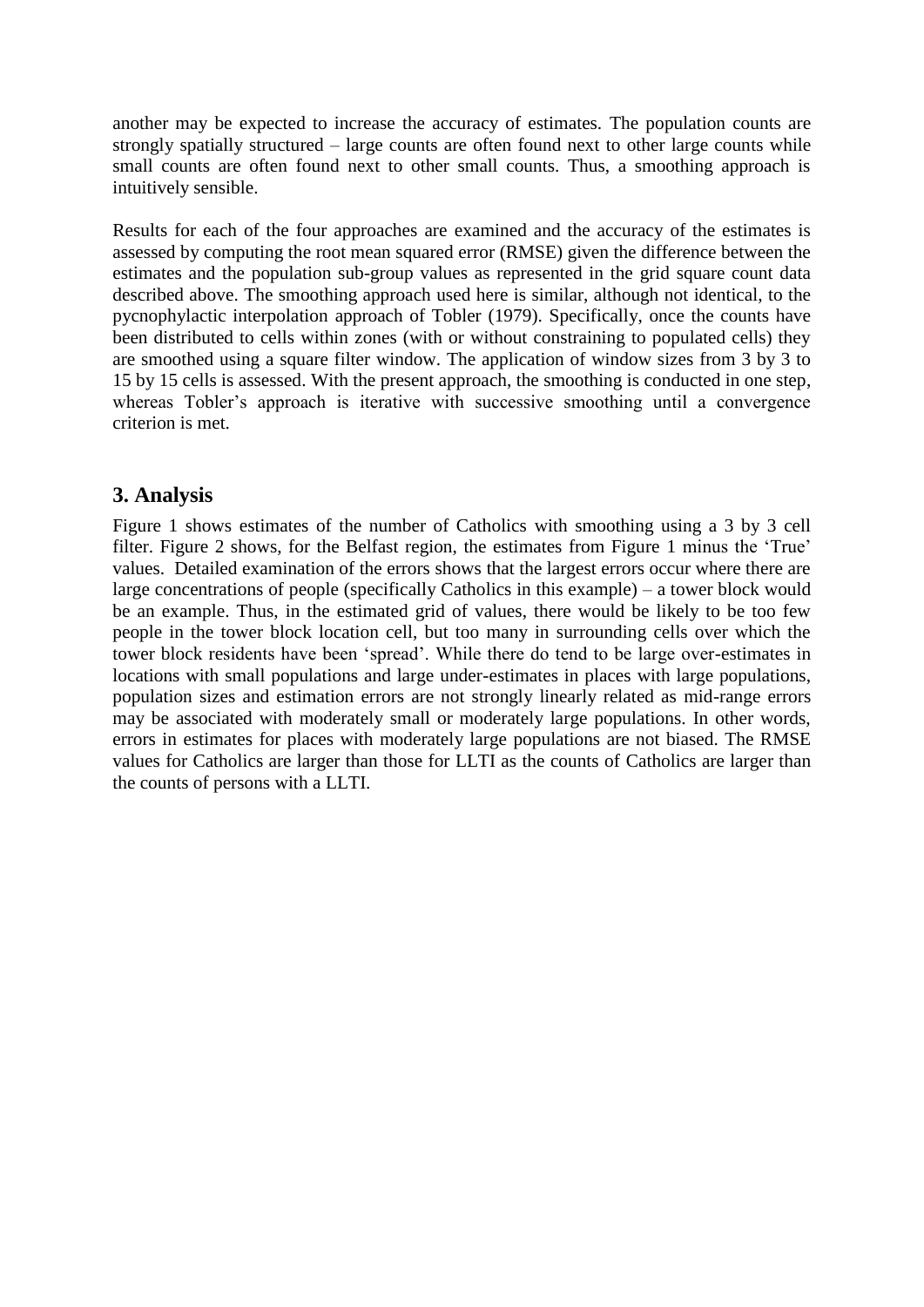

**Figure 1. Estimates of Catholics using method 2 with 3 by 3 pixel smoothing**



**Figure 2. Errors of estimates (estimates minus 'True' values) of Catholics using method 2 with 3 by 3 pixel smoothing: Belfast region**

Given that the focus in this paper is on how errors vary for different population sub-groups and using different approaches (smoothing or non-smoothing, estimates constrained to populated cells or estimates with no constraint), the errors for each approach and both sub-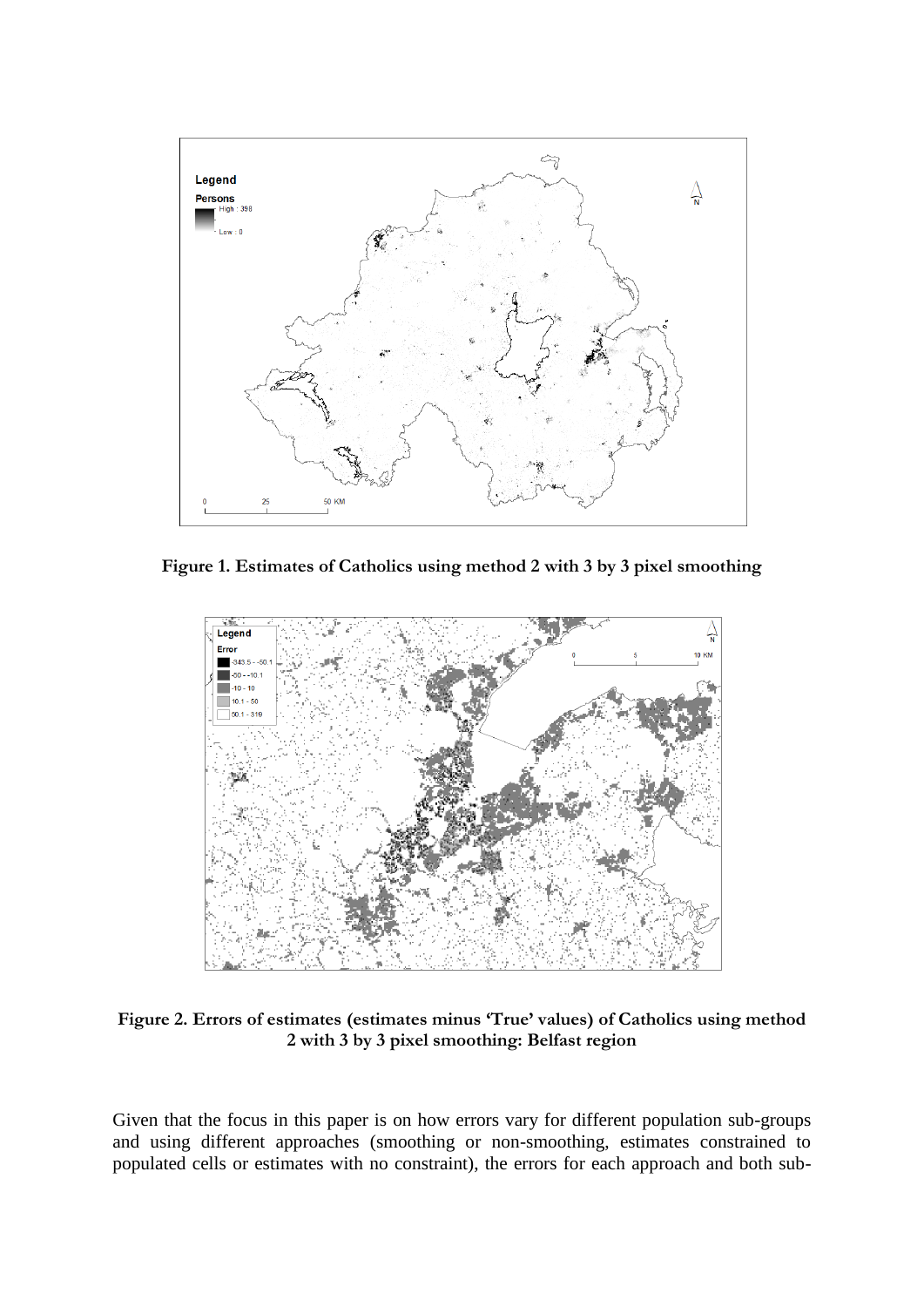groups (Catholics and persons by LLTI) are summarised in Table 1 using the RMSE. Where estimates are not constrained to populated cells, for OAs the smallest RMSE for Catholics and LLTI is for a 3 by 3 window. In the case of no population constraint for wards, the smallest RMSE for Catholics is for a 9 by 9 and an 11 by 11 window while for LLTI it is for a 13 by 13 and a 15 by 15 window. For OAs as source zones, where estimates are constrained to populated cells, the smallest RMSE is for Catholics and LLTI it is for a 3 by 3 window. For wards, where estimates are constrained to populated cells, the smallest RMSE for Catholics and for LLTI is for a 3 by 3 cell window. Using populated 100m grid cells to constrain estimates clearly reduces the differences between the RMSE values for estimates derived from OA and ward-level counts for both Catholics and LLTI. In other words, there is less to gain by using smaller source zones when reallocations are constrained to populated cells when they are not.

| reanocations constrained to populated cens (POP). |           |      |           |             |                |           |           |             |
|---------------------------------------------------|-----------|------|-----------|-------------|----------------|-----------|-----------|-------------|
| <b>OAs</b>                                        |           |      | Wards     |             | <b>OAs POP</b> | Wards POP |           |             |
| Window                                            | Catholics | LLTI | Catholics | <b>LLTI</b> | Catholics      | ЛI        | Catholics | <b>LLTI</b> |
| 0                                                 | 3.85      | 1.50 | 4.41      | 1.71        | 3.46           | 1.38      | 3.95      | 1.53        |
| 3                                                 | 3.71      | 1.45 | 4.36      | 1.69        | 3.29           | 1.34      | 3.67      | 1.44        |
| 5                                                 | 3.73      | 1.46 | 4.35      | 1.69        | 3.39           | 1.37      | 3.75      | 1.47        |
| 7                                                 | 3.76      | 1.47 | 4.35      | 1.69        | 3.44           | 1.38      | 3.81      | 1.49        |
| 9                                                 | 3.78      | 1.48 | 4.34      | 1.69        | 3.46           | 1.39      | 3.85      | 1.50        |
| 11                                                | 3.80      | 1.48 | 4.34      | 1.68        | 3.46           | 1.39      | 3.88      | 1.50        |
| 13                                                | 3.81      | 1.48 | 4.34      | 1.68        | 3.46           | 1.39      | 3.90      | 1.51        |
| 15                                                | 3.81      | 1.49 | 4.35      | 1.68        | 3.47           | 1.39      | 3.91      | 1.51        |

**Table 1. Catholics and LLTI: RMSE by zone (OA or ward) and for different degrees of smoothing (window size). Without reallocations constrained to populated cells and with really constrained to populate constrained constrained constrained constrained constrained constrained constrained** 

## **4. Discussion and conclusions**

These findings conform to expectation in that community background, when expressed as percentage of Catholics, is more clustered than the percentage of persons with a LLTI. Thus, more is gained (in terms of accuracy) by using immediate neighbouring values via smoothing in the community background case than in the LLTI case. In other words, RMSE values decrease more with smoothing for Catholics than for LLTI. Using gridded total population counts as analogous to land use data (that is, constraining estimates to populated cells) makes a greater difference than smoothing, but smoothing in isolation does make a difference and population and smoothing in combination produce the smallest errors. The findings also suggest that the amount of smoothing and the spatial variation in counts are related to the accuracy of derived population surfaces.

The choice of method for redistributing counts (standard areal weighting, smoothing), and the potential benefits of using ancillary data to inform this process, depends on the spatial structure of the population sub-set (in this study, Catholics or persons with a LLTI) and the availability of secondary data which provide useful information on the distribution of the population sub-set. The analysis suggests that use of total population data to constrain total counts offers greater benefits than smoothing for both Catholics and LLTI and for both OA